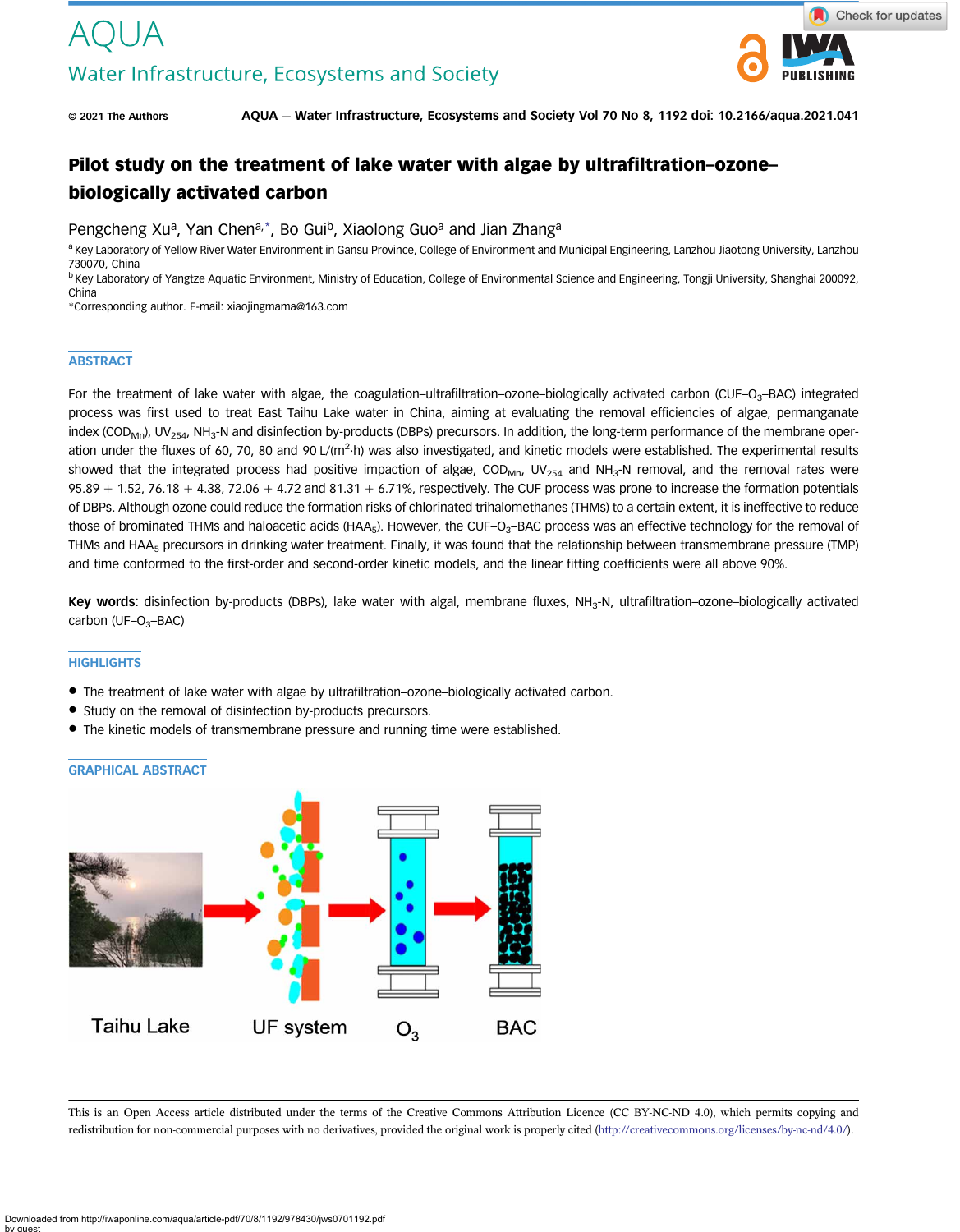# 1. INTRODUCTION

Eutrophication has been affecting the water ecological health of many freshwater lakes and reservoirs in the world since the 1960s ([de Oliveira](#page-9-0) et al. 2020). The sudden excessive growth of seasonal algae in lakes and reservoirs excessively burdens drinking water treatment plants (DWTPs) and worsens the water quality (Lin *et al.* [2018](#page-10-0)). However, conventional water treatment technologies, including coagulation, flocculation and filtration, are inefficient for removing cyanobacterial blooms and some dissolved organic matter (Bai [et al.](#page-9-0) 2019), and even excessive algae will clog filtration tanks during the operation of waterworks (He *[et al.](#page-10-0)* 2021). During the growth and death of algae, undesirable organic matter is released into the water, such as algae organic matter (AOM) [\(Dong](#page-9-0) et al. 2021). As AOM contains numerous carbohydrates, amino acids and proteinaceous compounds, all these are potential precursors of carbonaceous disinfection by-products (C-DBPs) and nitrogenous disinfection by-products (N-DBPs) (Zhu [et al.](#page-11-0) 2015), which will cause a negative impact on subsequent treatment units and drinking water quality. According to Lui et al.  $(2011)$ , some algal-derived organic matters with hydrophilicity and low molecular weight (MW) cannot be easily removed by flocculation/coagulation, and eventually contribute substantially to DBPs formation. Previous toxicological studies have reported that DBPs could cause public health and safety risks, so it is necessary to control them. There are a number of strategies to limit the concentrations of DBPs, such as removing the DBPs precursors before disinfection, removal of DBPs after formation or by using substitute disinfectants [\(Mazhar](#page-10-0) et al. [2020\)](#page-10-0). Some studies believed that the application of reverse osmosis membranes or improved disinfection methods were effective options for controlling the formation of DBPs [\(Yang](#page-11-0) et al. 2017; [Thostenson](#page-10-0) et al. 2018). However, costs and technologies usually limit the choice of water treatment methods. At present, an effective and economical strategy to control the formation of DBPs in DWTPs is to remove the precursors before they react with disinfectants ([Chaukura](#page-9-0) et al. 2020).

There are quite a few strategies to solve the algae problem. Many previous studies had shown that for the treatment of water with algae, chemical pre-oxidation could change the morphology and structure of algae and reduce algal cells stability, which was very efficient for the removal of algae and also conducive to the saving of coagulants in the follow-up coagulation process [\(Ma & Liu 2002](#page-10-0); [Chen](#page-9-0) et al. 2009; Lin et al. [2021](#page-10-0)). Therefore, chemical pre-oxidation was once considered a promising strategy. However, excessive oxidants will also cause the release of AOM, especially intracellular organic matter (IOM) (Oi [et al.](#page-10-0) [2016;](#page-10-0) [Wang](#page-11-0) et al. 2021). Some references have demonstrated that IOM is an important C-DBPs and N-DBPs precursors com-pared with other AOM and/or natural organic matter (NOM) [\(Wang](#page-11-0) *et al.* 2021). In particular, the release of IOM during pre-oxidation prior to coagulation will result in the formation of more trihalomethanes (THMs) ([Zhao](#page-11-0) *et al.* 2020). In terms of pre-ozonation, Dong et al. and Lin et al. reported that pre-ozonation increased the formation of haloacetic acids  $(HAA<sub>5</sub>)$ and THMs from algae ([Dong](#page-9-0) [et al.](#page-10-0) 2021; Lin et al. 2021). In addition, the strong oxidizability of ozone will also destroy algal cells and make them release substances such as algal toxins and odors (e.g., 2-methylisocamphanol, 2-MIB). Although some studies have suggested that ozonation and activated carbon adsorption can effectively reduce the concentration of 2-MIB in water, this approach is not always sufficient to guarantee that the treated water concentration achieves the China potable water standard for the odor threshold  $(10 \text{ ng/L})$  (Li *[et al.](#page-10-0)* 2019). Ozonation is commonly considered to be an efficient approach to remove algal toxins. However, due to the relatively complicated structure of toxins and the interfer-ence of coexisting organic compounds, it is unrealistic to thoroughly mineralize algal toxins by ozonation ([Chang](#page-9-0) et al. 2014). Moreover, the increase of algal toxins and other substances also increased ozone consumption, which inevitably increased economic costs and resulted in the formation of DBPs [\(Rangesh & Sorial 2011\)](#page-10-0). It is unacceptable due to economic and health concerns. Therefore, it is crucial to remove algal cells and reduce the degree of algal cell rupture in the pretreatment stage to ensure the safety of drinking water.

The coagulation–ultrafiltration process (CUF) is an efficient water treatment technology with the advantages of low cost and easy operation (Li et al. [2020\)](#page-10-0). It can remove particles, colloids, microorganisms, pathogens and reduce transmembrane pressure (TMP) development and the extent of irreversible fouling in the UF system ([Tabatabai](#page-10-0) et al. 2014; Li et al. [2020\)](#page-10-0). Hence, the CUF unit is used as the pretreatment stage to remove high MW fractions and algae cells by coagulation and UF. This not only reduces the burdens of follow-up treatment but also reduces the release of IOM and other substances to the greatest extent, which plays an important role in ensuring drinking water quality. The ozone–biologically activated carbon ( $O<sub>3</sub>$ –BAC) advanced treatment process is an advanced water purification technology because it can remove DBPs pre-cursors, toxic pollutants and improve biostability [\(Wang](#page-10-0) et al. 2019). It has been broadly applied in DWTPs in various countries (Kim [et al.](#page-10-0) 2005). Therefore, the coagulation–ultrafiltration–ozone–biologically activated carbon (CUF–O<sub>3</sub>–BAC) integrated process was first used to treat East Taihu Lake water in China, aiming at evaluating the removal efficiencies of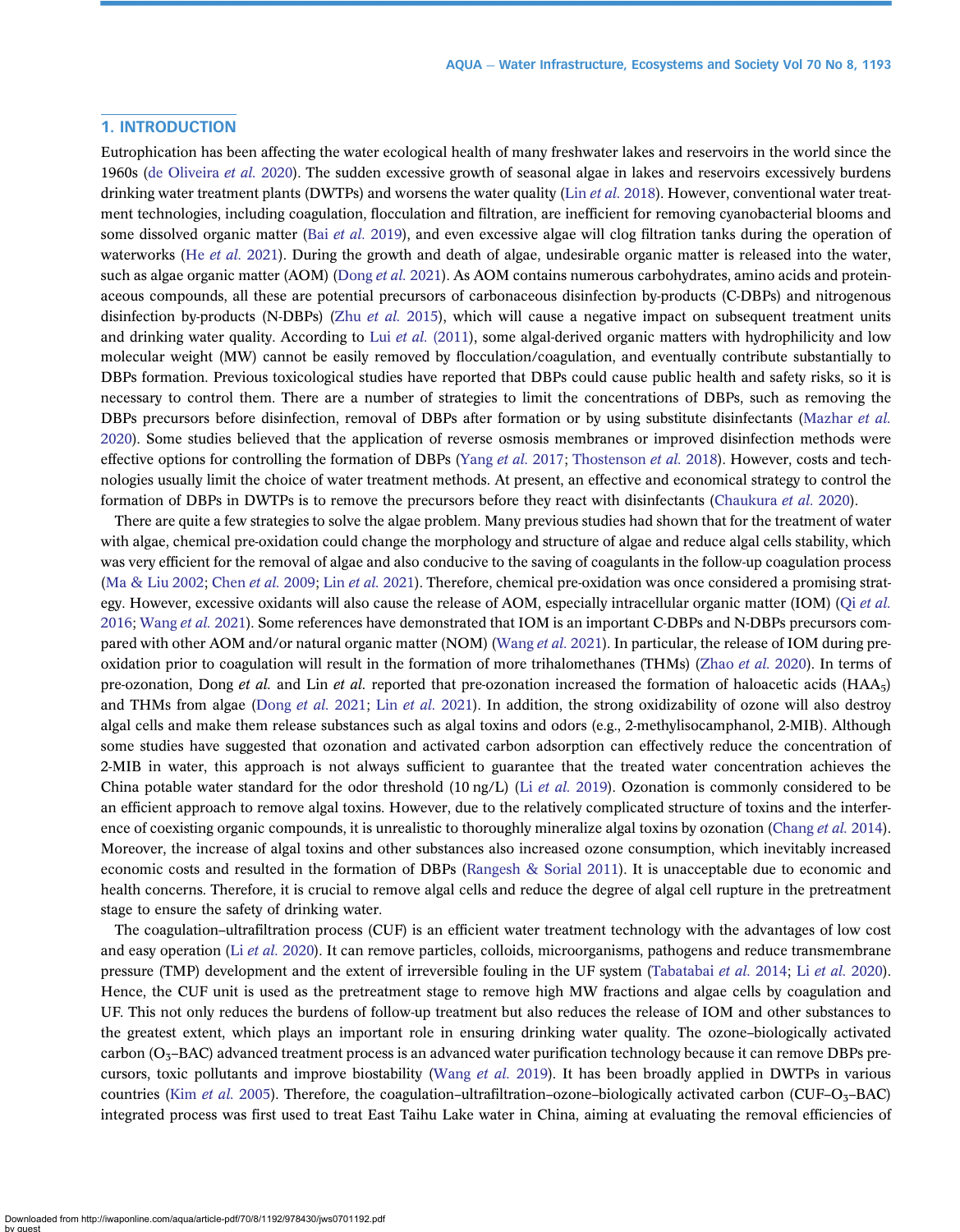algae, permanganate index ( $\text{COD}_{\text{Mn}}$ ), UV<sub>254</sub>, NH<sub>3</sub>-N and DBPs precursors, and observing the variation of TMP under various fluxes. Finally, the ultimate purpose of this study is to provide a meaningful reference for the process improvement and research in the future from the perspectives of theory and practice.

# 2. MATERIALS AND METHODS

# 2.1. Experimental material

East Taihu Lake in China serves as the water source for the pilot device, with a scale of about 510 L/h. The raw water quality indicators are given in Table 1. The experimental parameters were previously obtained by Yin et al. [\(2019\)](#page-11-0). The coagulant used in the experiment was polyaluminum chloride (PAC), and the dosage was 4 mg/L as aluminum. The membrane material was a multibore polyethersulfone hollow fiber UF membrane, using internal pressure filtration, with an effective surface area of 6.5  $m<sup>2</sup>$  and a cut-off MW of 150,000 Da. The dosage of ozone was 1 mg/L, and the exposure time was 15 min. The coalbased granular activated carbon (GAC) was used as the carbon pool filter material. The depth of the carbon layer was 1 m, the filtration rate was 6.5 m/h and the empty bed exposure time was 10 min.

# 2.2. Analytical methods

#### 2.2.1. General parameter analyses

As shown in [Figure 1](#page-3-0), the raw water first passed through 200 μm butterfly filter to remove large-sized suspended and floating matter, and then directly entered the UF tank after coagulation and finally entered the  $O<sub>3</sub>$ -BAC tank. The removal efficiencies of algae,  $\text{COD}_{\text{Mn}}$ ,  $\text{UV}_{254}$ ,  $\text{NH}_3\text{-N}$  and DBPs precursors in the CUF–O<sub>3</sub>–BAC integrated process were investigated. Turbidity was measured by a desktop turbidity meter (2100N, Hach, USA). The pH was measured using a pH meter (PB-21, Sartorius, Germany). COD<sub>Mn</sub> was determined by the acidic potassium permanganate method. UV<sub>254</sub> was measured at a wavelength of 254 nm (Evolution 200, Thermo Fisher, Germany) using a 1 cm quartz cell. The concentration of  $NH<sub>3</sub>$ -N was determined by Nessler's reagent spectrophotometry. The instrument was a dual-beam ultraviolet-visible ultraviolet spectrophotometer (Evolution 300, Thermo Fisher, Germany).

## 2.2.2. DBPs analyses

All water samples were buffered with pH 7 phosphate buffer before chlorination. If necessary, the water samples were first adjusted to pH 7 with dilute sulfuric acid and/or dilute sodium hydroxide, and then buffered with pH 7 phosphate buffer. Then each sample was disinfected with sodium hypochlorite, and the dosage was  $2 \text{ mg/L}$  as  $Cl_2$ . After chlorination, the samples were incubated at constant temperature (25  $\pm$  1 °C) for 24 h in the dark to simulate water chlorination and investigate the formation of DBPs in water samples [\(Prasert](#page-10-0) et al. 2021). The reaction was stopped after 24 h by adding excessive ascorbic acid [\(Watson](#page-11-0) et al. 2018). THMs and  $HAA_5$  were tested using a gas chromatograph with an electron capture detector (Agilent, 7890A, USA). For THMs testing, 5 ml samples were directly taken and then placed in a gas chromatograph for determination. According to the water quality determination of  $HAA<sub>5</sub>$ -gas chromatography ([Ministry of Environmental Protection](#page-10-0)  $2015$ ), HAA<sub>5</sub> was extracted by the liquid/liquid technique with methyl tertiary-butyl ether followed by derivatization with acidic methanol.

#### Table 1 | Raw water quality indicators

| <b>Parameters</b>                 | Value              |
|-----------------------------------|--------------------|
| Turbidity (NTU)                   | $61.5 \pm 28.35^a$ |
| pН                                | $7.90 \pm 0.19$    |
| $\mathrm{COD}_\mathrm{Mn}$ (mg/L) | $3.67 \pm 0.41$    |
| $UV_{254}$ (cm <sup>-1</sup> )    | $0.06 \pm 0.01$    |
| $NH3-N (mg/L)$                    | $0.11 \pm 0.03$    |
| Phycocyanin $(\mu g/L)$           | $198.53 \pm 66.00$ |

 $a$ Mean  $\pm$  standard deviation.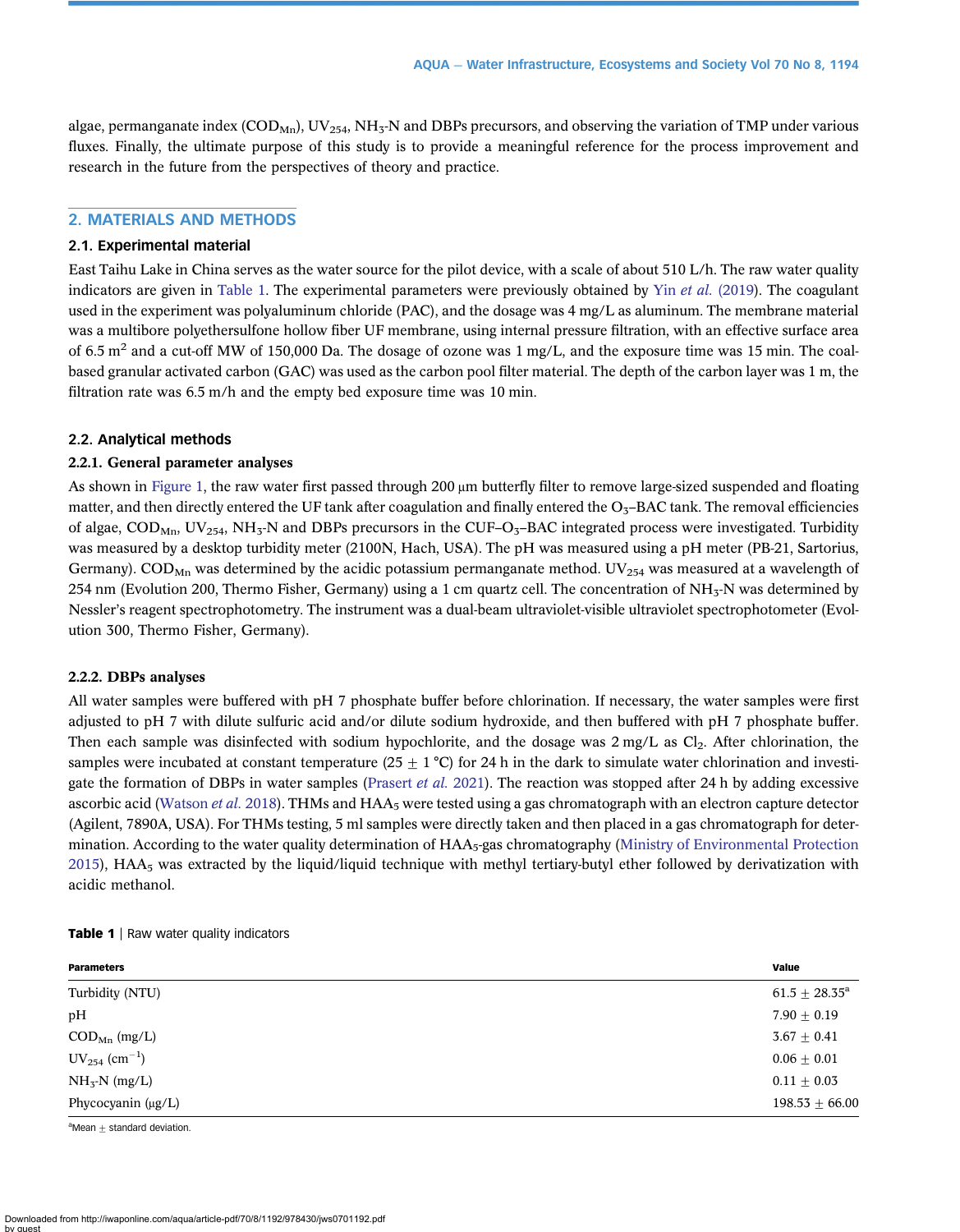<span id="page-3-0"></span>

**Figure 1** | CUF-O<sub>3</sub>-BAC integrated process.

# 2.2.3. TMP experiments

Four different fluxes (60, 70, 80 and 90 L/ $(m^2-h)$ ) were used to investigate the performance of the membrane system during long-term operation, and each operating mode was continuously operated for 30 days. Constant flux operation mode was adopted for UF. One-minute hydraulic positive flushing and one-minute hydraulic backwashing were carried out every 30 min of operation, and online chemical cleaning was used every 24 h. The changes of TMP during the experiment were automatically recorded by the PLC (Programmable Logic Controller) system.

# 3. RESULTS AND DISCUSSION

The average removal efficiencies of phycocyanin,  $\text{COD}_{\text{Mn}}$ ,  $\text{UV}_{254}$  and  $\text{NH}_3\text{-N}$  via the CUF unit and the integrated process are shown in Figure 2.

# 3.1. Removal efficiency of phycocyanin

Phycocyanin is a phycobilin pigment, mainly found in cyanobacteria [\(Thomson-Laing](#page-10-0) et al. 2020). Published literature has shown that phycocyanin is an important indicator of cyanobacteria, and cyanobacterial blooms can be quickly and easily



Figure 2 | Average removal efficiencies of phycocyanin, COD<sub>Mn</sub>, UV<sub>254</sub> and NH<sub>3</sub>-N by the CUF unit and the integrated process.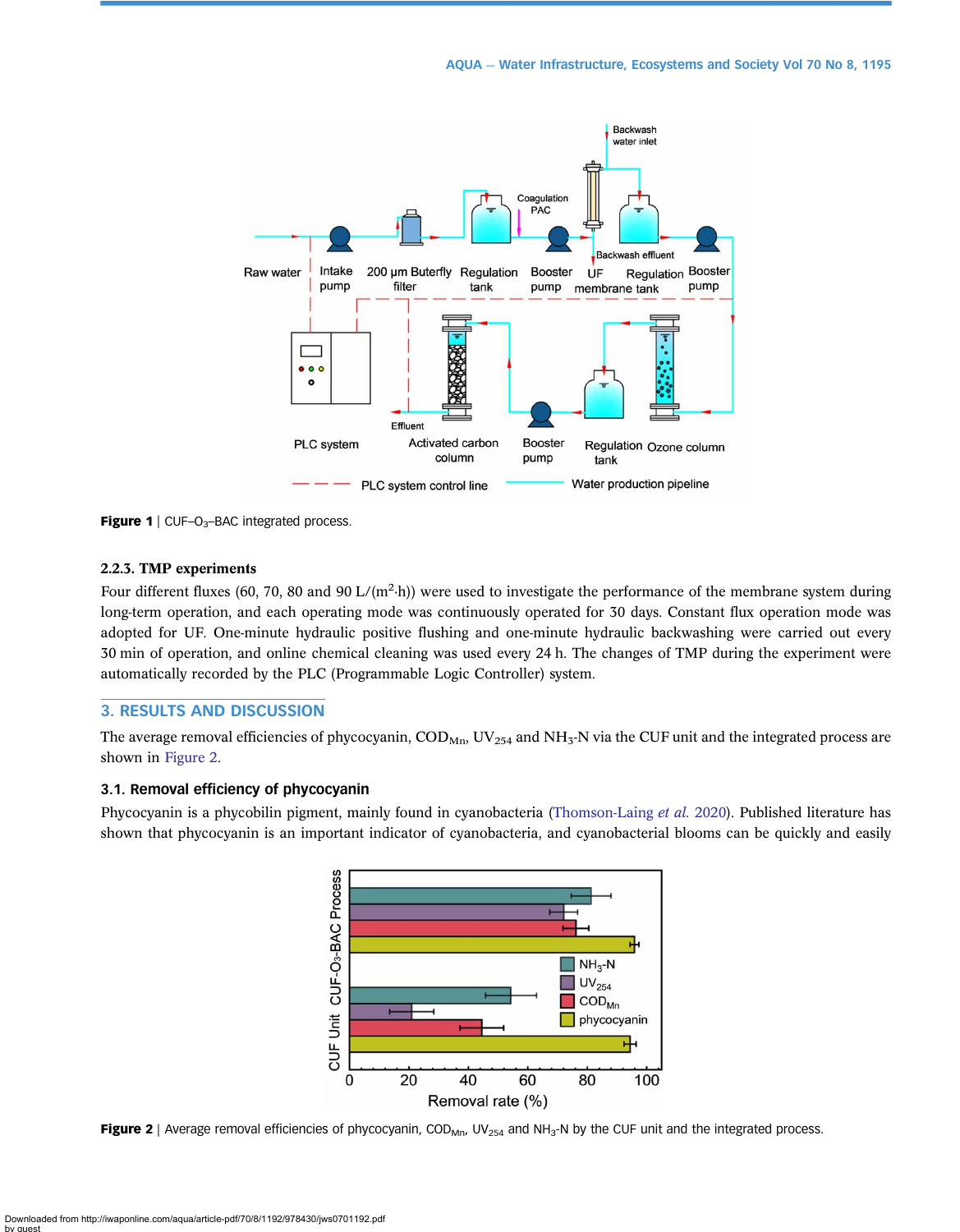monitored by the phycocyanin concentration ([Lzydorczyk](#page-10-0) et al. 2009). Therefore, Phycocyanin was used to characterize the concentration of cyanobacteria in the experiment. [Figure 2](#page-3-0) shows that the removal rates of phycocyanin via the CUF unit and the integrated process reached  $94.39 + 2.03$  and  $95.89 + 1.52\%$ , respectively. It indicated that both the CUF unit and the integrated process could effectively reduce the concentration of cyanobacteria, but the CUF unit played a major role. Previous studies have shown that the algae in Taihu Lake are mainly cyanobacteria with a diameter between 2 and 15 μm, which are larger than the pore size of the UF membrane. Therefore, the UF has a good removal effect for cyanobacteria. The stimulation of ozone to algal cells was significantly reduced by this physical interception, thus reducing the release of AOM, which also indicated that the formation of DBPs could be reduced during subsequent chlorination.

# 3.2. Removal efficiency of COD<sub>Mn</sub>

The average concentrations of  $\text{COD}_{\text{Mn}}$  in the effluent from the CUF unit and the integrated process were 2.01  $\pm$  0.16 and  $0.86 \pm 0.10$  mg/L, respectively, and the removal rates were  $44.51 \pm 7.33$  and  $76.18 \pm 4.38$ %, respectively [\(Figure 2](#page-3-0)). It can be seen that the  $\text{COD}_{\text{Mn}}$  value of the effluent from the CUF unit has met the requirement of China's 'Standards for drinking water quality' (GB 5749-2006) of no more than 3 mg/L, indicating that the CUF unit has positive impaction of  $\text{COD}_\text{Mn}$ removal. The removal of  $\text{COD}_{\text{Mn}}$  via the CUF process mainly depends on the coagulation process. Because the coagulant first adsorbed the OH group on the surface of the particulates, resulting in electric neutralization and bridging effect, and then reacted with the solution hydrolysis to produce gel precipitates, which further played the role of bonding and coagulation [\(Han & Huang 2013](#page-9-0)), thereby increasing the size of the organic colloid in water and making it easy to be removed via UF. Because  $\text{COD}_{\text{Mn}}$  reflects organic matter with lower MW fractions and the aperture of the UF membrane is large, the removal of  $\text{COMP}_M$  via the UF membrane mainly relies on the adsorption and retention of the filter cake layers on the membrane surface and the membrane itself. The integrated process further improved the removal rate of  $\text{COD}_{\text{Mn}}$ . First, ozonation caused breakage of carbon–carbon double bonds of some organic matter, which resulted in the production of more bioavail-able organic matter ([Lundqvist](#page-10-0) et al. 2019). Therefore, the concentration of  $\text{COD}_\text{Mn}$  can be reduced via the role of subsequent biological activated carbon tanks.

# 3.3. Removal efficiency of UV $_{254}$

 $UV_{254}$  stands for aromatic structures of organics that are primarily humics and is sensitive to the formation of THMs (Xu [et al.](#page-11-0) [2011](#page-11-0), [2019](#page-11-0)), so it is necessary to control it. During the experiment, the  $UV_{254}$  value of raw water was relatively low, with an average concentration of 0.06  $\pm$  0.01 cm $^{-1}$ , which was mainly related to the ecological environment of the lake region. Due to the dense aquatic plants in East Taihu Lake, the hydrophilic substances after decomposition of plants, which were easily decomposed and utilized by microorganisms, were released into the aquatic environment, so the UV $_{254}$  value of the hydro-phobic substance was relatively low (Feng et al. [2016\)](#page-9-0). As shown in [Figure 2,](#page-3-0) the average removal efficiencies of UV $_{254}$  via the CUF unit and the integrated process reached 20.94  $\pm$  7.42 and 72.06  $\pm$  4.72%, respectively. It indicated that the integrated process could effectively reduce the risk of DBPs formation during disinfection. Since coagulation had a good effect on the removal of macromolecules and hydrophobic organic compounds, the removal of UV $_{254}$  via the CUF unit was mainly completed via the coagulation process. The removal rate of  $UV_{254}$  was significantly improved by the integrated process. It was because post-ozone had strong oxidizability, and it was expert in reducing humic and fulvic substances via converting them into simple non-humic forms with small molecules that were easier to biodegradation (Sun [et al.](#page-10-0) 2018).

# 3.4. Removal efficiency of  $NH<sub>3</sub>$ -N

Because East Taihu Lake is a typical grass-type lake,  $NH<sub>3</sub>-N$  is mainly produced via the decomposition of dead aquatic plants and other residues (Fan [et al.](#page-9-0) 2004). The experiment was carried out under the conditions of water temperature around 28 °C and pH around 8.0. Therefore, the NH<sub>4</sub> and NH<sub>3</sub> accounted for about 90 and 10% of NH<sub>3</sub>-N [\(Zhang 2000\)](#page-11-0). As shown in [Figure 2](#page-3-0), the average removal efficiencies of NH<sub>3</sub>-N via the CUF unit and the integrated process reached 54.32  $\pm$  8.60 and 81.31  $\pm$  6.71%, respectively. It showed that both the CUF unit and O<sub>3</sub>–BAC process had positive impaction of NH<sub>3</sub>-N removal. This phenomenon seems very interesting, and the removal mechanism of NH<sub>3</sub>-N will be discussed below. The removal mechanism of  $NH<sub>3</sub>-N$  by the CUF unit is shown in [Figure 3](#page-5-0).

The removal efficiency of  $NH_{3}$ -N by coagulant was poor. This was due to the fact that metal hydroxide sols formed during coagulation carried the like charge as NH<sup>+</sup> ([Wongcharee](#page-11-0) et al. 2020), and NH<sub>3</sub>-N reflected small MW fractions. Therefore, the removal mechanism of  $NH_3-N$  in this experiment was mainly based on the viewpoints of Yu et al., Liu et al. and Chen et al. Yu et al. [\(2020](#page-11-0)) and Liu et al. [\(2017\)](#page-10-0) believed that the formation of filter cake layer on the membrane surface and the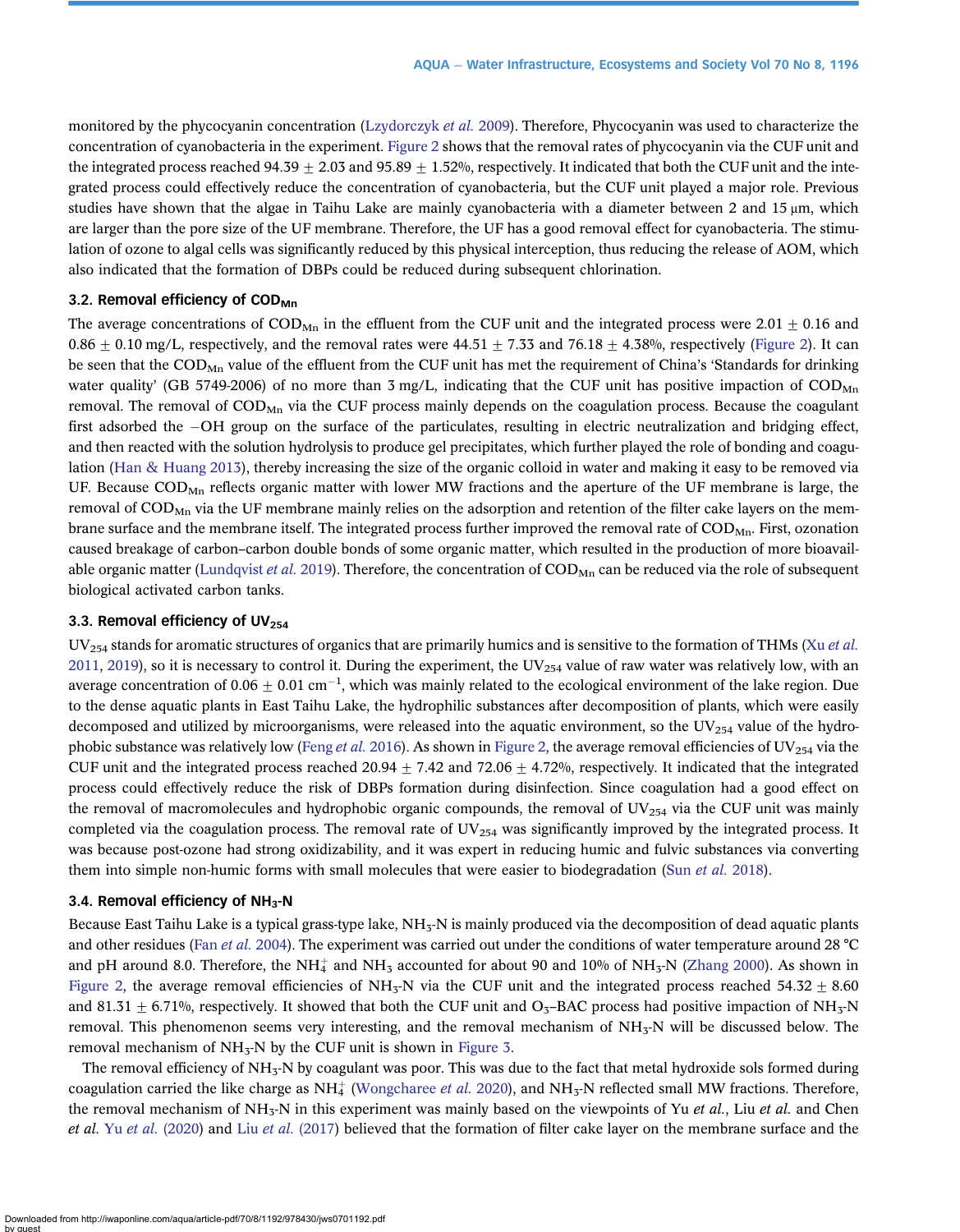<span id="page-5-0"></span>

**Figure 3** | Removal mechanism of  $NH<sub>3</sub>-N$  in the CUF processs.

accumulation and growth of nitrifying bacteria could induce an effective removal of  $NH_4$ -N by adsorption and oxidation. Chen et al. [\(2020](#page-9-0)) considered that electrostatic attraction was the main mechanism for  $NH<sub>3</sub>-N$  removal during the CUF, through which  $NH<sub>3</sub>-N$  adhered to the surface of the negatively charged colloidal particles and was removed through particles discharging. In this research, these colloidal particles were more inclined to humic acid in the aquatic environment.

Some studies have shown that [\(Wongcharee](#page-11-0) *et al.* 2020) the NOM in water contributes to the removal of NH<sub>3</sub>-N, among which humic acid may play a crucial role. Humic acid is a complex compound with amino acids and polysaccharides formed via lignin through a series of oxidation and demethylation processes. It contains both hydrophobic and hydrophilic parts and many chemical functional groups, such as carboxyl, phenolic, carbonyl and hydroxyl [\(Zhang & Bai 2003\)](#page-11-0). The existence of these groups causes the acidity and exchangeability of humic acid, which can carry out ion exchange and complexation with  $NH_4^+$  in aquatic environment, thereby promoting the adsorption of NH $_4^+$  [\(Meng](#page-10-0) *et al.* 2011). Furthermore, NH<sub>3</sub> can also combine with humic substances in water. Some researchers argued that a relatively small amount of quinones or phenols in humic substance would fix a large amount of  $NH_3$ , and the reaction model is shown in Figure 4 ([Stevenson & Xia 1994\)](#page-10-0). However, the BAC also played a positive role in the removal of  $NH<sub>3</sub>$ N. It is because the decomposition of ozone can provide an abundance of dissolved oxygen. Under such conditions, NH<sub>3</sub>/NH<sub>4</sub> can be converted into NO<sub>2</sub> and NO<sub>3</sub> by ammonia-oxidizing microorganisms, thus further reducing the value of  $NH<sub>3</sub>-N$ .

#### 3.5. Effect of the integrated process on DBPs formation

To guarantee the health and safety of potable water, chlorine disinfection is commonly used to kill pathogens in potable water [\(Zhang](#page-11-0) et al. 2020). However, the existence of toxic and harmful DBPs such as THMs and HAAs in water during chlorination have aroused great concern to human health ([Farré](#page-9-0) et al. 2011). Epidemiological studies have shown that drinking chlorinated water is associated with bladder cancer, colon cancer and rectal cancer (Pan [et al.](#page-9-0) 2014; Chen et al. 2021). Therefore, it is critical to evaluate the process for the removal of DBPs. The concentrations of DBPs in influent and effluent are given in [Table 2](#page-6-0).

[Figure 5](#page-6-0) shows the removal efficiencies of THMs and  $HAA<sub>5</sub>$  precursors by the integrated process. [Figure 5\(a\)](#page-6-0) shows that the CUF process could only reduce the formation potential of TCM, but only about 0.76%. The occurrence of this phenomenon may be related to the characteristics of organic matter in water. It is because UF usually exhibited better removal efficiency for high MW fractions, which is relatively poor for low and medium MW fractions. Some studies have reported that the small and medium MW fractions are major DBPs precursors (Yan [et al.](#page-11-0) 2010; Xu et al. 2019). Generally, the higher MW fractions of NOM are more aliphatic, while the lower MW fractions contain more aromatic and carboxyl groups, which are more reactive



**Figure 4** | Reaction model of  $NH<sub>3</sub>$  and quinine.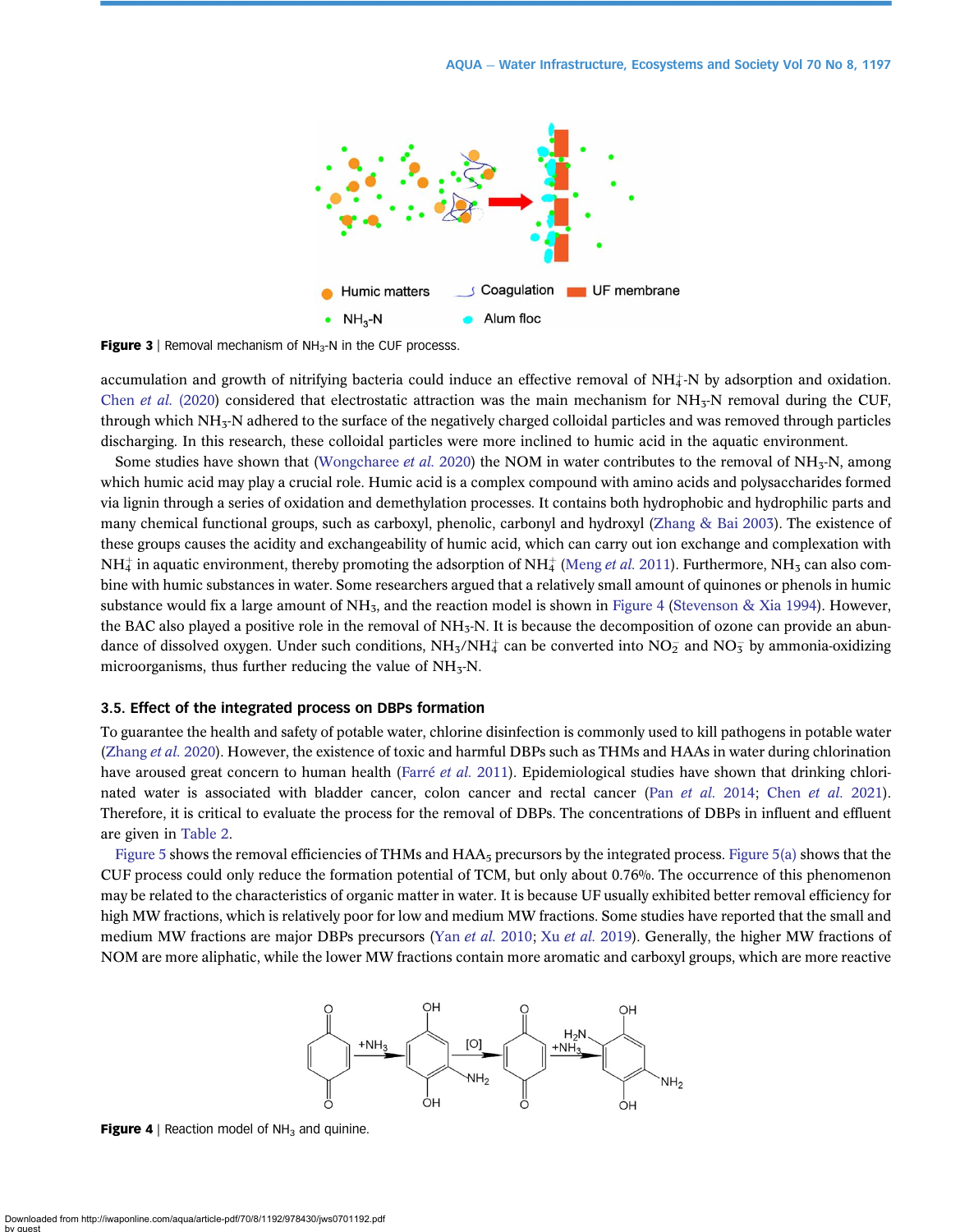| DBPs $(\mu g/L)$             | <b>Raw water</b> | <b>CUF water</b>         | $O3$ water               | <b>BAC water</b>             |
|------------------------------|------------------|--------------------------|--------------------------|------------------------------|
| Tribromomethane (TBM)        | 0.67             | 1.25                     | 2.55                     | 0.96                         |
| Bromodichloromethane (BDCM)  | 17.35            | 17.95                    | 14.14                    | 5.50                         |
| Dibromochloromethane (DBCM)  | 8.84             | 10.15                    | 10.97                    | 5.62                         |
| Trichloromethane (TCM)       | 18.49            | 18.35                    | 12.73                    | 4.28                         |
| Monochloroacetic acid (MCAA) | $\mathbf{a}$     | $\overline{\phantom{m}}$ | $\overline{\phantom{m}}$ | $\qquad \qquad \blacksquare$ |
| Dichloroacetic acid (DCAA)   | 14.82            | 16.73                    | 17.52                    | 6.43                         |
| Trichloroacetic acid (TCAA)  | 8.21             | 9.09                     | 8.77                     | 5.63                         |
| Monobromoacetic acid (MBAA)  | 1.70             | 1.96                     | 2.09                     |                              |
| Dibromoacetic acid (DBAA)    | 5.28             | 5.65                     | 6.20                     | 4.85                         |

<span id="page-6-0"></span>Table 2 | Concentrations of DBPs in influent and effluent

a The value was not detected.



Figure 5 | Removal efficiencies of DBPs by the CUF-O $_3$ -BAC integrated process.

to the formation of THMs and HAA<sub>5</sub> during chlorination (Xu *[et al.](#page-11-0)* 2011). UF can effectively remove high MW fractions, which is propitious to the reaction of small and medium MW fractions with adequate chlorine, thus resulting in more DBPs. This also indicates that the CUF process has a tendency to increase the formation potentials of DBPs.

Figure 5(b) and Table 2 show that after CUF– $O_3$  treatment, the formation potentials of brominated DBPs increased significantly and those of chlorinated THMs decreased, while those of chlorinated  $HAA<sub>5</sub>$  did not change significantly. The removal efficiencies of BDCM and TCM reached 18.54 and 31.13%, respectively. The results indicated that ozone could reduce the formation risk of chlorinated THMs to a certain extent, but it was ineffective to reduce the formation risks of brominated THMs and HAA5. This may be because ozonation transforms NOM from hydrophobic character to hydrophilic character and/or higher MW fractions to lower MW fractions, which are more likely to generate brominated DBPs during subsequent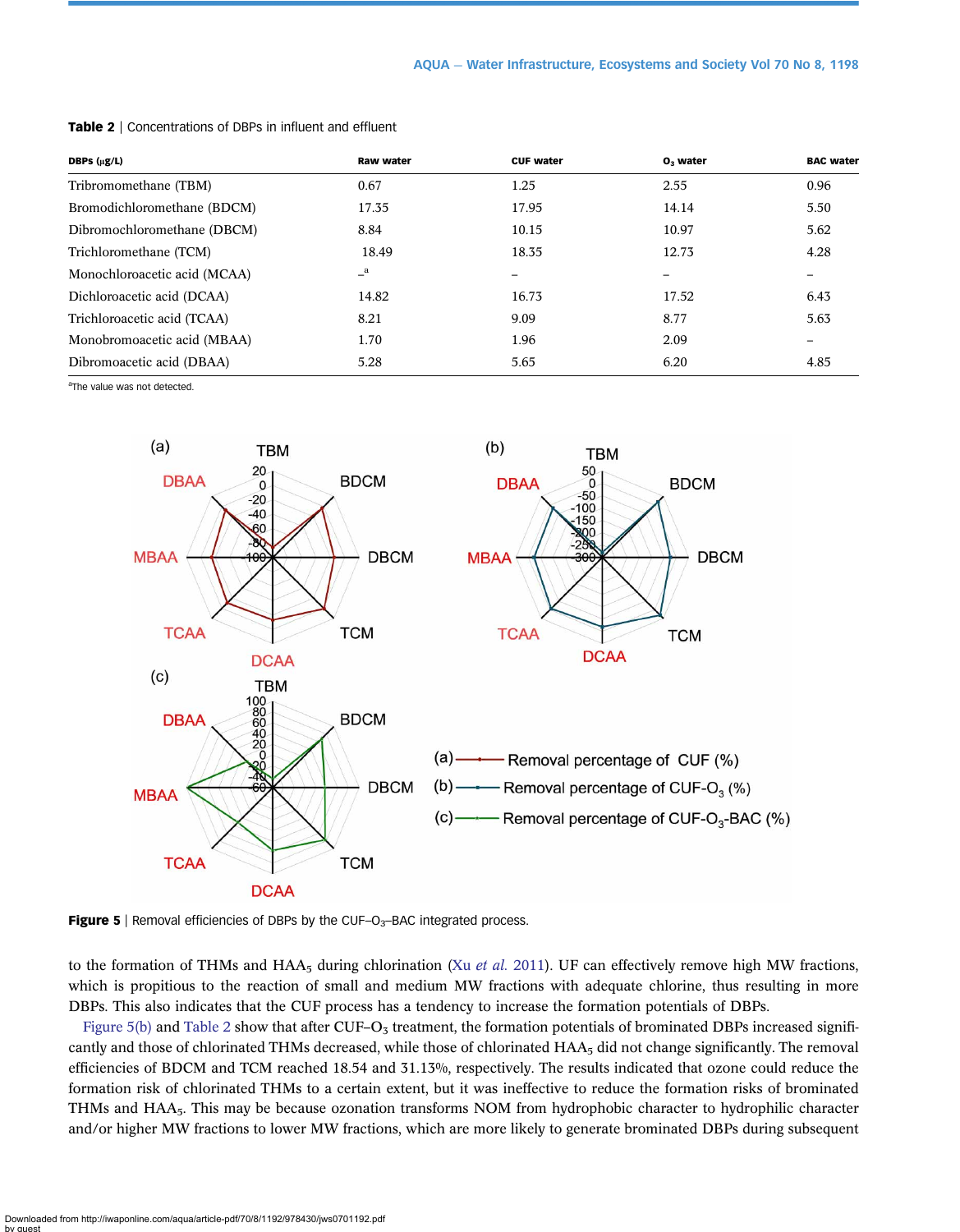<span id="page-7-0"></span>chlorination ([Hua & Reckhow 2013;](#page-10-0) Gao [et al.](#page-9-0) 2020). [Figure 5\(c\)](#page-6-0) shows that the removal efficiencies of TBM, BDCM, DBCM, TCM, DCAA, TCAA and DBAA are  $-43.51$ , 68.31, 36.43, 76.86, 56.61, 31.42 and 8.00%, respectively, whereas MBAA was not detected. Although the removal efficiency of TBM formation potential in BAC effluent was negative, the removal efficiency of TBM via the CUF–O<sub>3</sub>–BAC process was still significantly improved compared to the CUF–O<sub>3</sub> unit. Therefore, the CUF–O<sub>3</sub>–BAC process is an effective technology to remove THMs and HAA $_5$  precursors in drinking water treatment. Some studies have shown that GAC exhibits very high efficiency to adsorb small, neutral and hydrophobic molecules but relatively lower adsorption capacity for hydrophilic molecules (Fu [et al.](#page-9-0) 2017). Therefore, hydrophilicity and low and medium MW fractions may be the major reason for the increase of brominated DBPs based on these theories.

# 3.6. TMP analysis

In the membrane treatment process, membrane flux and TMP are the most basic indicators of the membrane's operational stability and membrane fouling ([Wang](#page-10-0) *et al.* 2020). Therefore, the long-term continuous operation of the membrane system was investigated by changing the membrane fluxes and recording the corresponding TMP values. During the experiment, the PLC system automatically recorded a TMP value every 5 min. To facilitate experimental analysis, the average value of data per 8 h was used to represent the variation of TMP. The variation of TMP under various membrane fluxes is shown in Figure  $6(a)$ . Figure  $6(a)$  shows that the initial TMP values are 9.6, 12.3, 14.3 and 16 kPa at the fluxes of 60, 70, 80 and 90 L/ $(m^2-h)$ , respectively. After 30 days of operation, the TMP increased to 15.2, 26.3, 30.3 and 37.5 kPa, respectively (Figure 6(a)). Now, the kinetic simulation of the relationship between TMP and time under various fluxes is carried out.

# 3.6.1. First-order kinetic simulation

The first-order kinetic equation is shown in the following equation:



Figure 6 | (a) Variation of TMP with time under the flux of 60–90 L/(m<sup>2</sup>·h), (b) the first-order kinetic growth model, (c) the second-order kinetic growth model and (d) the relationship between  $\text{TMP}_{\text{avg}}$  and flux.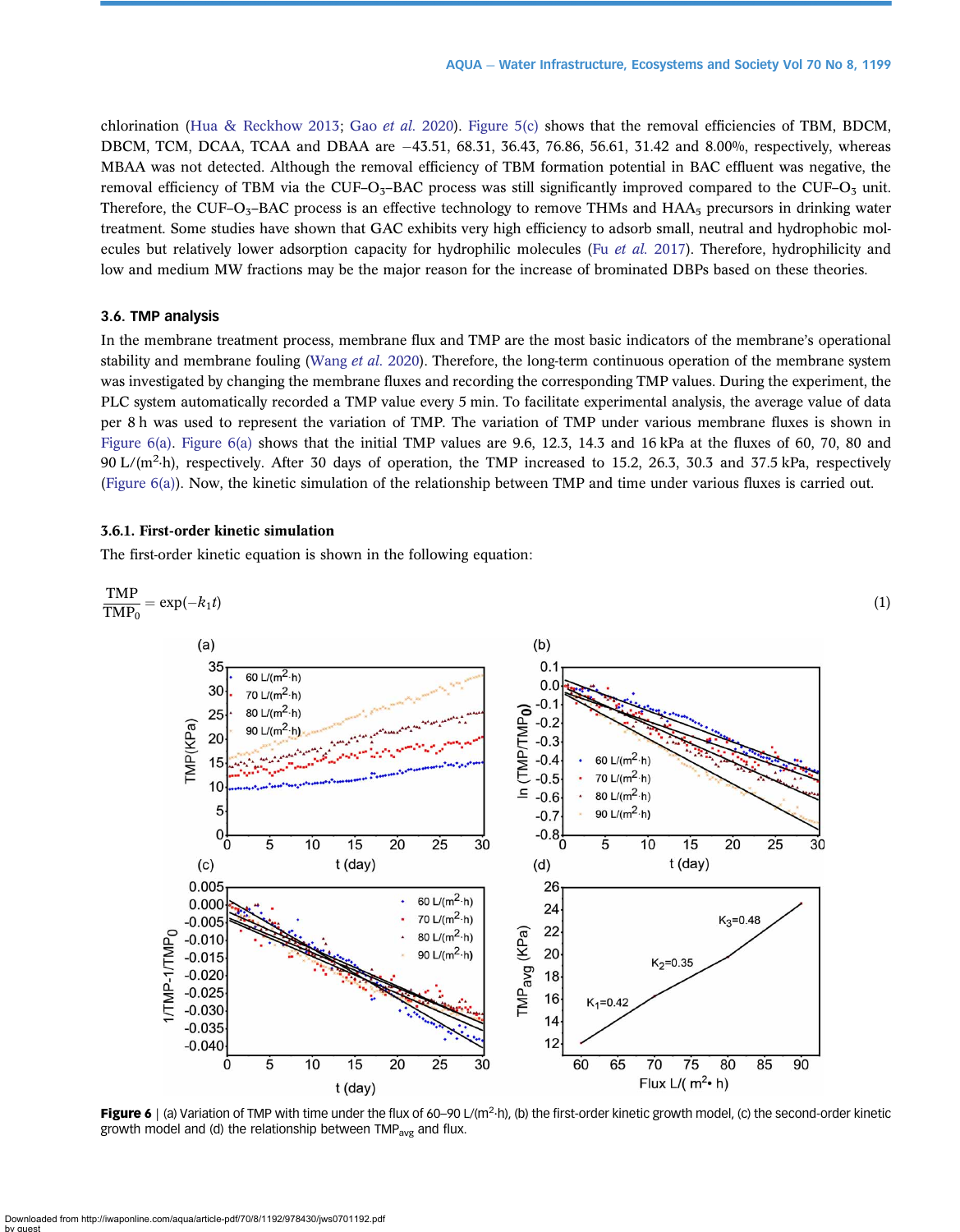where TMP (kPa) is the transmembrane pressure, TMP<sub>0</sub> (kPa) is the initial transmembrane pressure, t (day) is the time and  $k_1$ represents the first-order kinetic constant of TMP with time.

Taking the logarithm of both sides of Equation (1) to get the following equation.

$$
\ln \frac{\text{TMP}}{\text{TMP}_0} = -k_1 t \tag{2}
$$

where ln (TMP/TMP<sub>0</sub>) is the longitudinal coordinates, t is the horizontal ordinate and the linear regression is applied to inves-tigate the relationship between ln (TMP/TMP<sub>0</sub>) and t. The results are shown in [Figure 6\(b\)](#page-7-0) and Table 3.

# 3.6.2. Second-order kinetic simulation

The second-order kinetic equation is shown in the following formula:

$$
\frac{d \text{TMP}}{dt} = -k_2 \text{TMP}_0^2 \tag{3}
$$

where  $k_2$  is the second-order kinetic constant of TMP with time.

Integrating formula (3) to get the following formula:

$$
\frac{1}{\text{TMP}} - \frac{1}{\text{TMP}_0} = k_2 t \tag{4}
$$

where  $(1/TMP) - (1/TMP_0)$  is the longitudinal coordinates, t is the horizontal ordinate and the linear regression is applied to investigate the relationship between  $(1/TMP) - (1/TMP_0)$  and t. The results are shown in [Figure 6\(c\)](#page-7-0) and Table 3.

According to the above linear fitting results, the correlation coefficients  $(R^2)$  of first-order dynamics and second-order dynamics were all greater than 0.9 under the four fluxes of 60, 70, 80 and 90 L/( $m^2$ -h). The results indicated that the relationship of TMP with time accorded with both the first-order and second-order kinetics models. According to the fitting results in [Figure 6\(b\)](#page-7-0) and Table 3, the rising rate of TMP did not increase with the increase of flux. On the contrary, when the flux was 70 L/(m<sup>2</sup>·h), the growth rate of TMP was the slowest and the correlation coefficient was the smallest ( $R^2 = 0.93$ ), which was also reflected in the second-order kinetics  $(R^2 = 0.91)$ . It preliminarily indicated that the fouling extent of the membrane system was relatively the lowest under the flux of  $70 \text{ L/(m²-h)}$ .

The average TMP (TMP<sub>avg</sub>) vs. flux plots are frequently used to determine critical and threshold fluxes from flux stepping experiments ([Miller](#page-10-0) *et al.* 2014). To further determine the optimal flux, the relationship between  $\text{TMP}_{\text{avg}}$  and flux is plotted, and the results are shown in [Figure 6\(d\)](#page-7-0). The curve of [Figure 6\(d\)](#page-7-0) was divided into three sections and analyzed by linear regression, respectively. Figure  $6(d)$  shows that the development of TMP<sub>avg</sub> is particularly rapid with the increase of flux when the flux was >80 or <70 L/(m<sup>2</sup>·h). On the contrary, the development of TMP<sub>avg</sub> was relatively moderate under the condition of 70–80 L/( $m^2$ -h). Therefore, we can draw a conclusion that the membrane system has relatively strong anti-fouling ability under the flux of 70  $L/(m^2 \cdot h)$ .

# 4. CONCLUSIONS

For the treatment of lake water with algae, this research adopted the CUF– $O<sub>3</sub>$ –BAC integrated process to treat East Taihu Lake water and first investigated the removal efficiencies of algae,  $\text{COD}_{\text{Mn}}$ ,  $\text{UV}_{254}$ ,  $\text{NH}_3\text{-N}$  and DBPs precursors. We

| Flux, $L/(m^2 \cdot h)$ | Linear fitting of first-order kinetics | $R^2$ | Linear fitting of second-order kinetics  | $R^2$ |
|-------------------------|----------------------------------------|-------|------------------------------------------|-------|
| 60                      | $y = -0.01679t + 0.03561$              | 0.97  | $y = -0.0014t + 0.00167$                 | 0.98  |
| 70                      | $y = -0.01575t - 0.03143$              | 0.93  | $y = -9.98995 \times 10^{-4}t - 0.00347$ | 0.91  |
| 80                      | $y = -0.02014t - 0.00476$              | 0.97  | $y = -0.00106t - 0.00181$                | 0.95  |
| 90                      | $v = -0.02434t - 0.03801$              | 0.99  | $v = -0.00105t - 0.00409$                | 0.96  |

Table 3 | Kinetic linear fitting function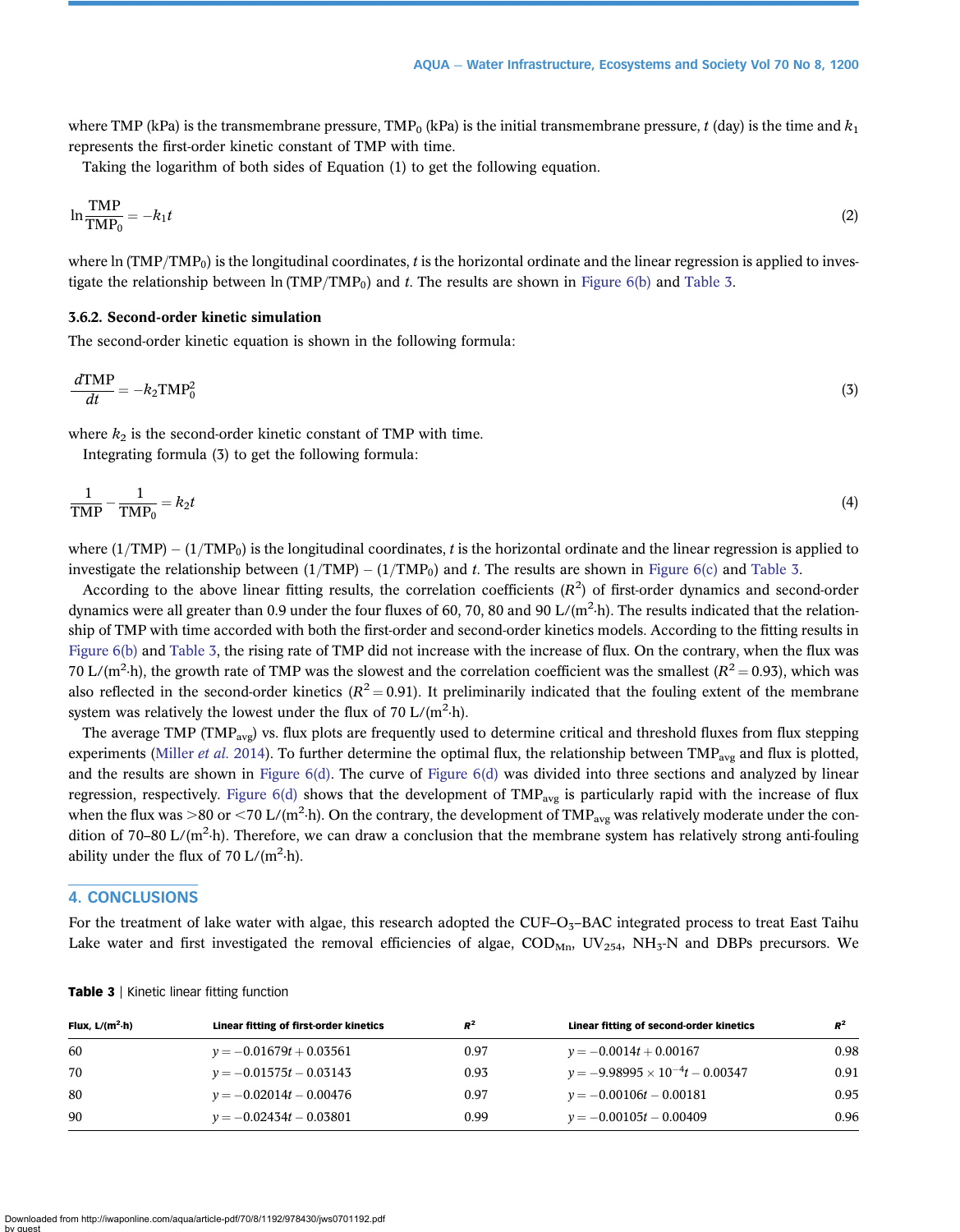<span id="page-9-0"></span>found that the integrated process had positive impaction of  $NH<sub>3</sub>-N$  removal, which might be mainly determined by the formation of cake layer on the membrane surface, the nitrification of nitrifying bacteria and the influence of humic acid in raw water. However, further research is necessary to determine which factor dominates. The DBPs results indicated that the CUF unit tended to increase the formation potentials of THMs and HAA<sub>5</sub>. This may be because the UF can effectively remove high MW fractions, which is more conducive to the reaction of small and medium MW fractions with sufficient chlorine, thus resulting in more DBPs. The formation potentials of brominated DBPs after CUF– $O<sub>3</sub>$  effluent were significantly increased. This is attributed to ozone transforming NOM from hydrophobic character to hydrophilic character and/or higher MW fractions to lower MW fractions, which are considered brominated DBPs precursors. However, the CUF–O $_{5}$ –BAC integrated process was an effective technology for the removal of THMs and HAA<sub>5</sub> precursors in drinking water treatment. Finally, we established the kinetic models of TMP and operation time and determined that the membrane system had relatively strong anti-fouling ability under the flux of 70 L/( $m^2$ -h). However, we did not find out exactly what factors caused the relatively strong anti-fouling ability of the membrane system under the flux of 70 L/(m<sup>2</sup>·h), which would continue to be observed and analyzed in the follow-up experiments.

# ACKNOWLEDGEMENTS

This research has been supported by the 'Integration and comprehensive application of drinking water security technology in Suzhou' (No. 2017ZX07201001). The authors wish to gratefully acknowledge Lanzhou Jiaotong University and Tongji University for their support and assistance in this research.

# DATA AVAILABILITY STATEMENT

All relevant data are included in the paper or its Supplementary Information.

# **REFERENCES**

- Bai, M., Zheng, Q., Zheng, W., Li, H., Lin, S., Huang, L. & Zhang, Z. 2019 •[OH inactivation of cyanobacterial blooms and degradation of](http://dx.doi.org/10.1016/j.watres.2019.02.002) [toxins in drinking water treatment system](http://dx.doi.org/10.1016/j.watres.2019.02.002). Water Res. 54, 144–152.
- Chang, J., Chen, Z. L., Wang, Z., Shen, J. M., Chen, Q., Kang, J., Yang, L., Liu, X. W. & Nie, C. X. 2014 [Ozonation degradation of microcystin-](http://dx.doi.org/10.1016/j.watres.2014.06.007)[LR in aqueous solution: intermediates, byproducts and pathways.](http://dx.doi.org/10.1016/j.watres.2014.06.007) Water Res. 63, 52-61.
- Chaukura, N., Marais, S. S., Moyo, W., Mbali, N., Thakalekoala, L. C., Ingwani, T., Mamba, B. B., Jarvis, P. J. & Nkambule, T. T. 2020 [Contemporary issues on the occurrence and removal of disinfection byproducts in drinking water](http://dx.doi.org/10.1016/j.jece.2020.103659) – a review. J. Environ. Chem. Eng. 8 (2), 103659.
- Chen, J. J., Yeh, H. H. & Tseng, I. C. 2009 [Effect of ozone and permanganate on algae coagulation removal](http://dx.doi.org/10.1016/j.chemosphere.2008.10.009)–pilot and bench scale tests. Chemosphere 74 (6), 840–846.
- Chen, Z., Yang, B., Wen, Q. & Chen, C. 2020 [Evaluation of enhanced coagulation combined with densadeg-ultra](http://dx.doi.org/10.1016/j.jhazmat.2020.122697)filtration process in treating secondary effl[uent: organic micro-pollutants removal, genotoxicity reduction, and membrane fouling alleviation](http://dx.doi.org/10.1016/j.jhazmat.2020.122697). *J. Hazard. Mater.* 396, 122697.
- Chen, B., Zhang, C., Wang, L., Yang, J. & Sun, Y. 2021 [Removal of disinfection byproducts in drinking water by](http://dx.doi.org/10.1016/j.jhazmat.2020.123408) flexible reverse osmosis: efficiency comparison, fates, infl[uencing factors, and mechanisms](http://dx.doi.org/10.1016/j.jhazmat.2020.123408). J. Hazard. Mater. 401, 123408.
- de Oliveira, T. F., de Sousa Brandão, I. L., Mannaerts, M. C., Hauser-Davis, R. A., de Oliveira, A. A. F., Saraiva, A. C. F., de Oliveira, M. A. & Ishihara, J. H. 2020 [Using hydrodynamic and water quality variables to assess eutrophication in a tropical hydroelectric reservoir](http://dx.doi.org/10.1016/j.jenvman.2019.109932). J. Environ. Manage. 256, 109932.
- Dong, F., Lin, Q., Li, C., Wang, L. & García, A. 2021 [UV/chlorination process of algal-laden water: algal inactivation and disinfection](http://dx.doi.org/10.1016/j.seppur.2020.117896) [byproducts attenuation](http://dx.doi.org/10.1016/j.seppur.2020.117896). Sep. Purif. Technol. 257, 117896.
- Fan, C., Zhang, L., Qin, B., Hu, W., Gao, G. & Wang, J. 2004 Migration mechanism and quantification of biogenic elements in the sedimentwater interface of Lake Taihu. J. Lake Sci. 16 (1), 10–20 (In Chinese).
- Farré, M. J., Reungoat, J., Argaud, F. X., Rattier, M., Keller, J. & Gernjak, W. 2011 [Fate of N-nitrosodimethylamine, trihalomethane and](http://dx.doi.org/10.1016/j.watres.2011.08.033) [haloacetic acid precursors in tertiary treatment including bio](http://dx.doi.org/10.1016/j.watres.2011.08.033)filtration. Water Res. 45 (17), 5695-5704.
- Feng, W. Y., Zhu, Y. R. & Wu, F. C. 2016 The fluorescent characteristics and sources of dissolved organic matter in water of Tai Lake, China. Acta Sci. Circumst. 36 (2), 475–482.
- Fu, J., Lee, W. N., Coleman, C., Nowack, K., Carter, J. & Huang, C. H. 2017 [Removal of disinfection byproduct \(DBP\) precursors in water by](http://dx.doi.org/10.1016/j.watres.2017.06.073) two-stage biofi[ltration treatment.](http://dx.doi.org/10.1016/j.watres.2017.06.073) Water Res. 123, 224–235.
- Gao, J., Proulx, F. & Rodriguez, M. J. 2020 [Effects of ozonation on halogenated acetaldehydes and trihalomethanes formation: strategy of](http://dx.doi.org/10.1016/j.jwpe.2020.101205) [process control for a full-scale plant](http://dx.doi.org/10.1016/j.jwpe.2020.101205). J. Water. Process. Eng. 35, 101205.
- Han, X. G. & Huang, T. L. 2013 Removal efficiency of organics and total phosphorus in conventional process of water plants. Chinese J. Environ. Eng. 7 (5), 1616–1620 (In Chinese).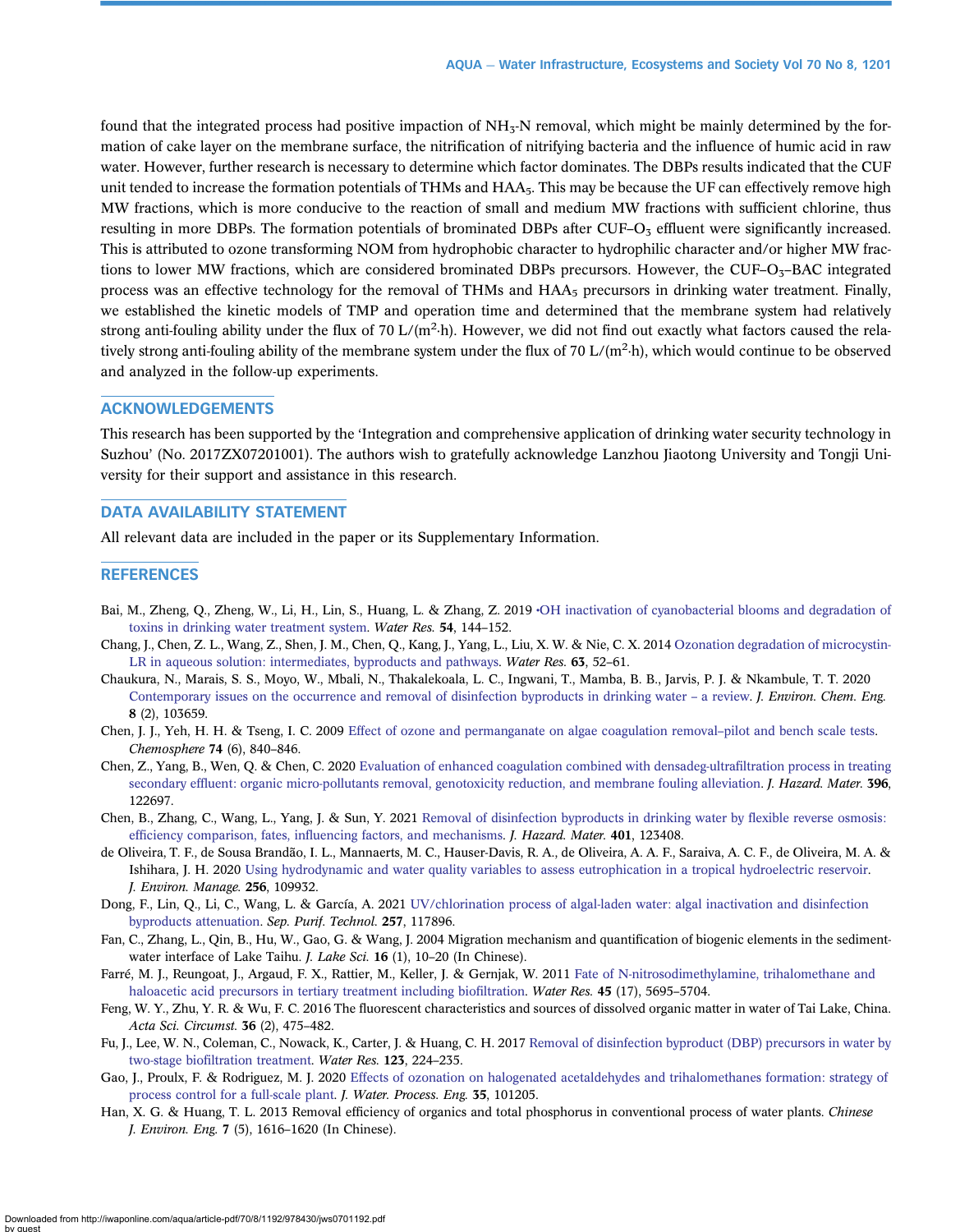- <span id="page-10-0"></span>He, H. Y., Qiu, W., Liu, Y. L., Yu, H. R., Wang, L. & Ma, J. 2021 [Effect of ferrate pre-oxidation on algae-laden water ultra](http://dx.doi.org/10.1016/j.watres.2020.116690)filtration: attenuating [membrane fouling and decreasing formation potential of disinfection byproducts.](http://dx.doi.org/10.1016/j.watres.2020.116690) Water Res. 190, 116690.
- Hua, G. & Reckhow, D. A. 2013 [Effect of pre-ozonation on the formation and speciation of DBPs.](http://dx.doi.org/10.1016/j.watres.2013.04.057) Water Res. 47 (13), 4322–4330.
- Kim, K. S., Oh, B. S., Kang, J. W., Chung, D. M., Cho, W. H. & Choi, Y. K. 2005 [Effect of ozone and GAC process for the treatment of](http://dx.doi.org/10.1080/01919510590909066) [micropollutants and DBPs control in drinking water: pilot scale evaluation](http://dx.doi.org/10.1080/01919510590909066). Ozone Sci. Eng. 27, 69–79.
- Li, L., Zhang, W., Zhang, Y., Kuppers, S., Jin, L., Zhang, Y., Gao, N. & Zhang, D. 2019 [Sulfate radical-based technology for the removal of](http://dx.doi.org/10.1016/j.cej.2018.08.180) [2-methylisoborneol and 2-methylisoborneol-producing algae in drinking water sources](http://dx.doi.org/10.1016/j.cej.2018.08.180). Chem. Eng. J. 365, 43–52.
- Li, R., Gao, B., Wang, W., Yue, Q. & Wang, Y. 2020 [Floc properties and membrane fouling in coagulation/ultra](http://dx.doi.org/10.1016/j.chemosphere.2019.125391)filtration process for the [treatment of Xiaoqing River: the role of polymeric aluminum-polymer dual-coagulants.](http://dx.doi.org/10.1016/j.chemosphere.2019.125391) Chemosphere 243, 125391.
- Lin, J. L., Hua, L. C., Hung, S. K. & Huang, C. 2018 [Algal removal from cyanobacteria-rich waters by preoxidation-assisted coagulation](http://dx.doi.org/10.1016/j.jes.2017.02.007) fl[otation: effect of algogenic organic matter release on algal removal and trihalomethane formation.](http://dx.doi.org/10.1016/j.jes.2017.02.007) *J. Environ. Sci.* 63, 147–155.
- Lin, Q., Dong, F., Li, C. & Cui, J. 2021 [Disinfection byproduct formation from algal organic matters after ozonation or ozone combined with](http://dx.doi.org/10.1016/j.jes.2020.12.009) [activated carbon treatment with subsequent chlorination.](http://dx.doi.org/10.1016/j.jes.2020.12.009) J. Environ. Sci. 104, 233–241.
- Liu, T., Lian, Y., Graham, N., Yu, W., Rooney, D. & Sun, K. 2017 Application of polyacrylamide fl[occulation with and without alum](http://dx.doi.org/10.1016/j.cej.2016.08.063) coagulation for mitigating ultrafi[ltration membrane fouling: role of](http://dx.doi.org/10.1016/j.cej.2016.08.063) floc structure and bacterial activity. Chem. Eng. J. 307, 41–48.
- Lui, Y. S., Qiu, J. W., Zhang, Y. L., Wong, M. H. & Liang, Y. 2011 [Algal-derived organic matter as precursors of disinfection by-products and](http://dx.doi.org/10.1016/j.watres.2010.11.007) [mutagens upon chlorination.](http://dx.doi.org/10.1016/j.watres.2010.11.007) Water Res. 45, 1454–1462.
- Lundqvist, J., Andersson, A., Johannisson, A., Lavonen, E., Mandava, G., Kylin, H. & Oskarsson, A. 2019 [Innovative drinking water treatment](http://dx.doi.org/10.1016/j.watres.2019.02.052) [techniques reduce the disinfection-induced oxidative stress and genotoxic activity](http://dx.doi.org/10.1016/j.watres.2019.02.052). Water Res. 155, 182–192.
- Lzydorczyk, K., Carpentier, C., Mrówczyński, J., Wagenvoort, A., Jurczak, T. & Tarczyńska, M. 2009 [Establishment of an alert level](http://dx.doi.org/10.1016/j.watres.2008.11.048) [framework for cyanobacteria in drinking water resources by using the algae online analyser for monitoring cyanobacterial chlorophyll](http://dx.doi.org/10.1016/j.watres.2008.11.048) a. Water Res. 43 (4), 989–996.
- Ma, J. & Liu, W. 2002 [Effectiveness and mechanism of potassium ferrate \(VI\) preoxidation for algae removal by coagulation.](http://dx.doi.org/10.1016/S0043-1354(01)00282-2) Water Res. 36 (4), 871–878.
- Mazhar, M. A., Khan, N. A., Ahmed, S., Khan, A. H., Hussain, A., Changani, F., Yousefi, M. & Vambol, V. 2020 [Chlorination disinfection by](http://dx.doi.org/10.1016/j.jclepro.2020.123159)[products in municipal drinking water](http://dx.doi.org/10.1016/j.jclepro.2020.123159) – a review. J. Cleaner Prod. 273, 123159.
- Meng, Q. J., Zhang, Y., Feng, Q. Y. & Zhang, S. S. 2011 Effect of humic acids on migration and transformation of NH4 þ-N in saturated aquifer. Environ. Sci. 32 (11), 3357–3364 (In Chinese).
- Miller, D. J., Kasemset, S., Paul, D. R. & Freeman, B. D. 2014 [Comparison of membrane fouling at constant](http://dx.doi.org/10.1016/j.memsci.2013.12.027) flux and constant transmembrane [pressure conditions.](http://dx.doi.org/10.1016/j.memsci.2013.12.027) J. Membr. Sci. 454, 505–515.
- Ministry of environmental protection 2015 Water Quality-Determination of Haloacetic Acids-Gas Chromatography. HJ 758-2015 (In Chinese).
- Pan, S., An, W., Li, H., Su, M., Zhang, J. & Yang, M. 2014 [Cancer risk assessment on trihalomethanes and haloacetic acids in drinking water](http://dx.doi.org/10.1016/j.jhazmat.2014.07.080) [of China using disability-adjusted life years](http://dx.doi.org/10.1016/j.jhazmat.2014.07.080). J. Hazard. Mater. 280, 288–294.
- Prasert, T., Ishii, Y., Kurisu, F., Musikavong, C. & Phungsai, P. 2021 [Characterization of lower Phong river dissolved organic matters and](http://dx.doi.org/10.1016/j.chemosphere.2020.128653) [formations of unknown chlorine dioxide and chlorine disinfection by-products by Orbitrap mass spectrometry.](http://dx.doi.org/10.1016/j.chemosphere.2020.128653) Chemosphere 265, 128653.
- Qi, J., Lan, H., Liu, R., Miao, S., Liu, H. & Qu, J. 2016 [Prechlorination of algae-laden water: the effects of transportation time on cell integrity,](http://dx.doi.org/10.1016/j.watres.2016.06.039) [algal organic matter release, and chlorinated disinfection byproduct formation](http://dx.doi.org/10.1016/j.watres.2016.06.039). Water Res. 102, 221–228.
- Rangesh, S. & Sorial, G. A. 2011 [Treatment of taste and odor causing compounds 2-methyl isoborneol and geosmin in drinking water: a](http://dx.doi.org/10.1016/S1001-0742(10)60367-1) [critical review.](http://dx.doi.org/10.1016/S1001-0742(10)60367-1) J. Environ. Sci. 23, 1–13.
- Stevenson, F. J. Translated by Xia, R. 1994 Humus Chemistry. Beijing Agricultural University Press, Beijing, pp. 75–76 (In Chinese).
- Sun, Y., Angelotti, B., Brooks, M., Dowbiggin, B., Evans, P. J., Devins, B. & Wang, Z. W. 2018 [A pilot-scale investigation of disinfection by](http://dx.doi.org/10.1016/j.chemosphere.2018.06.162)[product precursors and trace organic removal mechanisms in ozone-biologically activated carbon treatment for potable reuse.](http://dx.doi.org/10.1016/j.chemosphere.2018.06.162) Chemosphere 210, 539–549.
- Tabatabai, S. A. A., Schippers, J. C. & Kennedy, M. D. 2014 [Effect of coagulation on fouling potential and removal of algal organic matter in](http://dx.doi.org/10.1016/j.watres.2014.04.001) ultrafi[ltration pretreatment to seawater reverse osmosis](http://dx.doi.org/10.1016/j.watres.2014.04.001). Water Res. 59 (283), 283–294.
- Thomson-Laing, G., Puddick, J. & Wood, S. A. 2020 [Predicting cyanobacterial biovolumes from phycocyanin](http://dx.doi.org/10.1016/j.hal.2020.101869) fluorescence using a handheld fl[uorometer in the](http://dx.doi.org/10.1016/j.hal.2020.101869) field. Harmful Algae 97, 101869.
- Thostenson, J. O., Mourouvin, R., Hawkins, B. T., Ngaboyamahina, E., Sellgren, K. L., Parker, C. B., Deshusses, M. A., Stoner, B. R., Glass, J. T., Watson, K., Farré, M. J. & Knight, N. 2018 [Improved blackwater disinfection using potentiodynamic methods with oxidized boron](http://dx.doi.org/10.1016/j.watres.2018.04.022)[doped diamond electrodes](http://dx.doi.org/10.1016/j.watres.2018.04.022). Water Res. 140, 191–199.
- Wang, W. L., Cai, Y. Z., Hu, H. Y., Chen, J., Wang, J., Xue, G. & Wu, Q. Y. 2019 [Advanced treatment of bio-treated dyeing and](http://dx.doi.org/10.1016/j.cej.2018.11.059) finishing [wastewater using ozone-biological activated carbon: a study on the synergistic effects.](http://dx.doi.org/10.1016/j.cej.2018.11.059) *Chem. Eng. J.* 359, 168–175.
- Wang, Y., Ju, L., Xu, F., Tian, L., Jia, R., Song, W., Li, Y. & Liu, B. 2020 Effect of a nanofi[ltration combined process on the treatment of high](http://dx.doi.org/10.1016/j.envres.2019.109063)[hardness and micropolluted water](http://dx.doi.org/10.1016/j.envres.2019.109063). Environ. Res. 182, 109063.